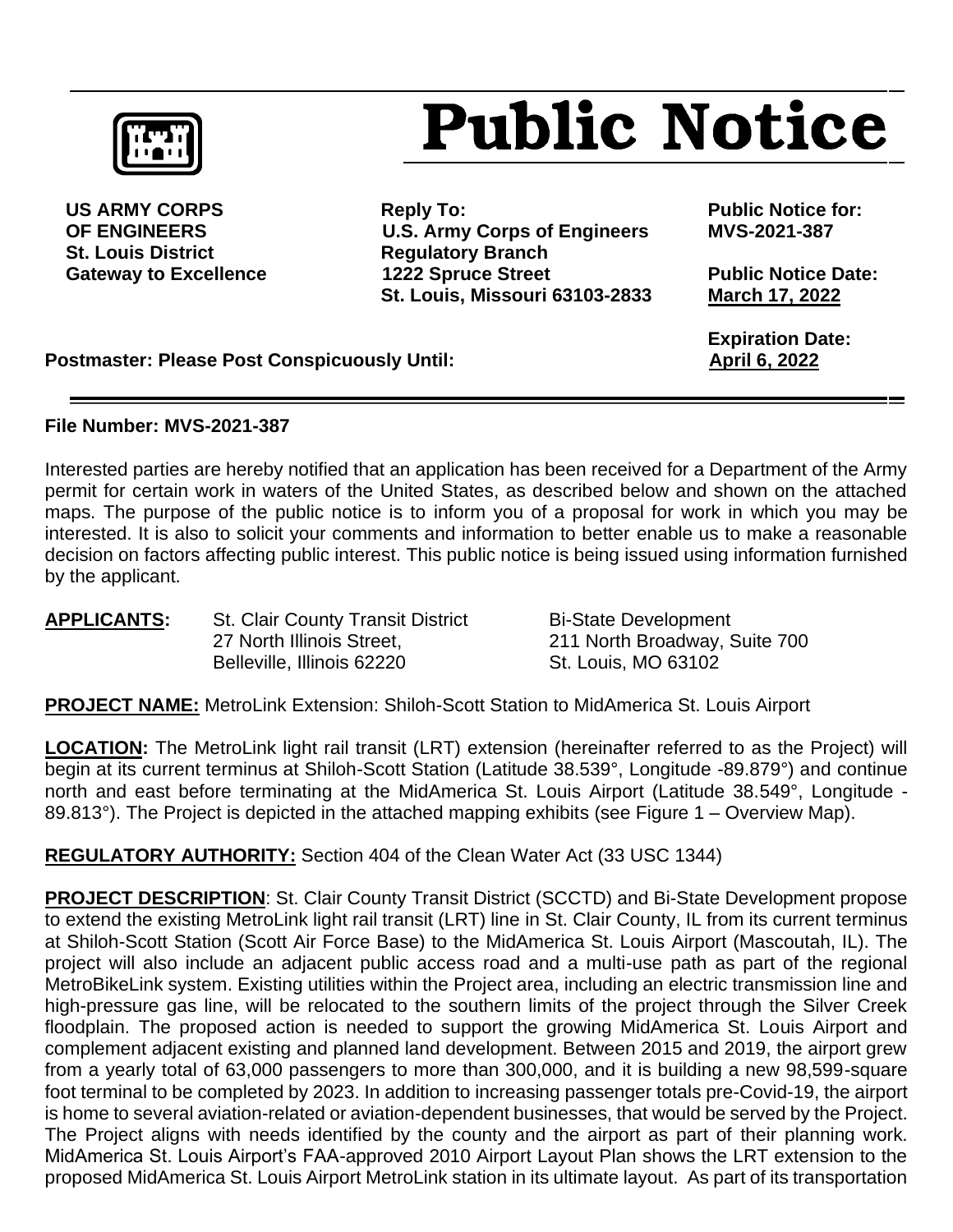summary analysis, St. Clair County's 2011 Comprehensive Plan (link in Additional Information section below) also projects the completion of the extension from the Shiloh-Scott station to MidAmerica St. Louis Airport station to complete an airport-to-airport transit system. The MetroLink extension to MidAmerica St. Louis Airport was temporarily removed from regional planning documents due to funding constraints, notably in *Moving Transit Forward*, St. Louis's 2010 long-range regional transit plan. However, the project was revived in 2019, when the Illinois legislature passed Rebuild Illinois. The plan devoted more than \$355 million to downstate transit agencies like SCCTD. Of this, \$96 million will support the proposed extension (link in Additional Information section below).

**This Public Notice has been issued for the review of the Standard Individual Permit associated with Crossing 6.** As summarized in Table 1 below, the Project will cross and/or impact 25 water features identified as waters of the United States (WOTUS), which include 11 streams, 13 wetlands, and 1 open waterbody. Due to the location and nature of the Project, the project cannot be implemented without impacting areas identified as WOTUS. As such, the Applicant(s) has attempted to avoid and minimize these impacts during the design phase of the Project by reducing the Project footprint to the minimum necessary to successfully construct the Project. All routing alternatives evaluated had to consist of the same beginning and end locations to tie into the existing Shiloh-Scott Station and MidAmerica St. Louis Airport.

| <b>Crossing</b><br>#     | <b>Permit</b><br>Type* | <b>Impact Type</b>                          | <b>Feature</b><br><b>Type</b> | <b>Permanent</b><br><b>Conversion</b><br><b>Impacts</b> | <b>Permanent</b><br><b>Fill</b> |
|--------------------------|------------------------|---------------------------------------------|-------------------------------|---------------------------------------------------------|---------------------------------|
| Crossing 1               | NWP/GP                 | <b>Culvert Placement</b><br>(x3)            | Emergent<br>Wetland           |                                                         | 0.072 acre                      |
| Crossing 2               | NWP/GP                 | <b>Culvert Placement</b>                    | Perennial<br><b>Stream</b>    |                                                         | 0.111 acre<br>(293 feet)        |
| Crossing 3               | NWP/GP                 | <b>Culvert Placement</b>                    | Perennial<br>Stream           |                                                         | 0.149 acre<br>(381 feet)        |
| Crossing 4               | NWP/GP                 | <b>Culvert Placement</b>                    | Perennial<br><b>Stream</b>    |                                                         | 0.205 acre<br>(400 feet)        |
| Crossing 5               |                        | <b>Fill/Culvert Placement</b>               | Emergent<br>Wetland           |                                                         | 0.350 acre                      |
|                          | NWP/GP                 |                                             | Forested<br>Wetland           |                                                         | 0.175 acre                      |
|                          |                        |                                             | Perennial<br>Stream           |                                                         | 0.209 acre<br>(463 feet)        |
| Crossing<br>IP<br>$6***$ |                        |                                             | Emergent<br>Wetland           |                                                         | 5.871 acre                      |
|                          |                        | <b>Fill/Conversion/Culvert</b><br>Placement | Open<br>Water                 |                                                         | 2.912 acre                      |
|                          |                        |                                             | Forested<br>Wetland           |                                                         | 12.292 acre                     |
|                          |                        |                                             | Forested<br>Wetland           | 4.086 acre                                              |                                 |
|                          |                        |                                             | Perennial<br><b>Stream</b>    |                                                         | 0.293 acre<br>576 feet)         |

**Table 1. Permit Type and Impact Summary (Estimates)**

\*Nationwide Permit (NWP) OR General Permit (GP), Standard Individual Permit (IP)

\*\*This public notice has been issued for the Standard Individual Permit review associated with Crossing 6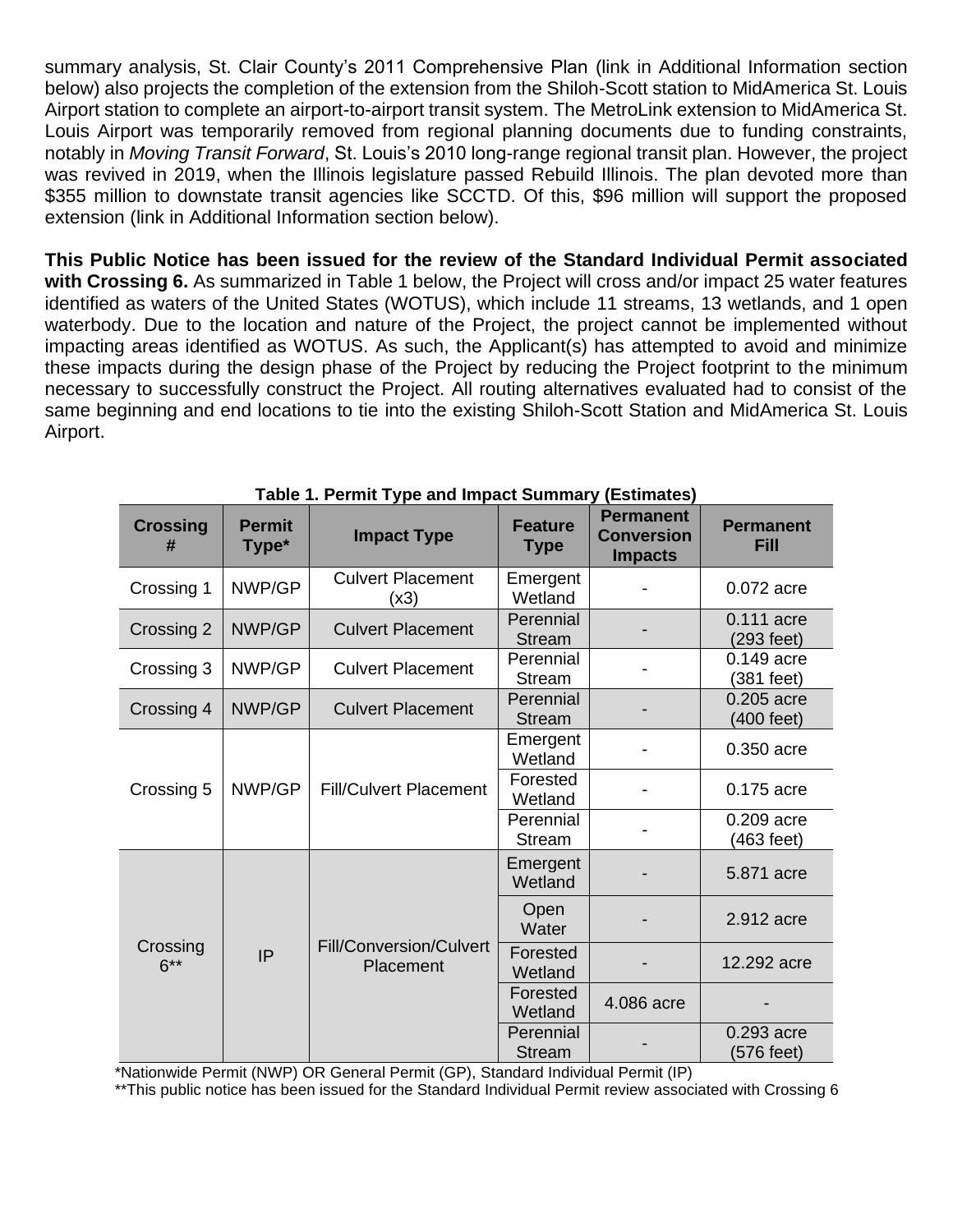The applicant proposes to fulfill compensatory mitigation requirements to offset unavoidable adverse impacts to WOTUS through in-kind credit purchases from an approved mitigation bank and/or in-lieu fee program.

**WATER QUALITY CERTIFICATION:** Section 401 of the Clean Water Act (33 USC 1341) requires that all discharges of dredged or fill material must be certified by the appropriate state agency as complying with applicable effluent limitations and water quality standards. This public notice serves as notification to the Administrator of the U.S. Environmental Protection Agency (USEPA) pursuant to section 401(a)(2) of the Clean Water Act for neighboring jurisdiction review and begins the 30-day clock for USEPA to notify affected states.

This public notice provides documentation to the Illinois Environmental Protection Agency (IEPA) for water quality certification, or waiver thereof, for the proposed activity in accordance with Section 401 of the Clean Water Act. Certification or waiver indicates that IEPA believes the activity will not violate applicable water quality standards. The review by the IEPA is conducted in accordance with the Illinois water quality standards under 35 Illinois Administrative Code Subtitle C. The water quality standards provide for the IEPA to review individual projects by providing an antidegradation assessment, which includes an evaluation of alternatives to any proposed increase in pollutant loading that may result from this activity. The "Fact Sheet" containing the antidegradation assessment for this proposed project may be found on the IEPA's web site, at www.epa.state.il.us/public-notices/. In the event that the IEPA is unable to publish the "Fact Sheet" corresponding to the timeframe of this Joint Public Notice, a separate public notice and "Fact Sheet" will be published by the IEPA at the web site identified above. You may also obtain a copy of the "Fact Sheet" by contacting the IEPA at the address or telephone number shown below. Written comments specifically concerning possible impacts to water quality should be addressed to: Illinois Environmental Protection Agency Bureau of Water Watershed Management Section 1021 N. Grand Avenue East P.O. Box 19276 Springfield, Illinois 62794-9276. A copy of all written comments should also be provided to the Corps of Engineers. If you have any questions, please contact the IEPA at (217) 782- 3362.

**HISTORIC AND ARCHAEOLOGICAL RESOURCES:** The St. Louis District is currently consulting with the appropriate federally recognized Native American tribes (Tribes) pertaining to the region, the Illinois State Historic Preservation Office (SHPO), and the Applicant(s) concerning potential effects to historic properties, pursuant to its responsibilities under the National Historic Preservation Act. The St. Louis District will evaluate information provided by the SHPO, Tribes, Applicant, and the public in response to this public notice. Cultural resource surveys were completed along the designated route, between October and December 2021, to identify historic properties that may be affected by the proposed Project. The USACE is currently reviewing survey results providing information on known cultural resources and/or historic properties within and adjacent to the Project area and will determine the potential effects of the USACE permit action on those properties in consultation with the SHPO and consulting Tribes. The USACE will continue to coordinate with SHPO and Tribes as appropriate.

**THREATENED AND ENDANGERED SPECIES:** The Applicant has consulted with the U.S. Fish and Wildlife Service (USFWS) regarding federally-listed threatened and endangered species potentially occurring within the Project area. The Official Species List that was generated for the Project using the USFWS Information for Planning and Consultation (IPaC) system, included the following five (5) federally listed species: Indiana bat (*Myotis sodalis*), Northern long-eared bat (*Myotis septentrionalis*), Monarch Butterfly (*Danaus plexippus*), Decurrent false aster (*Boltonia decurrens*), and the Illinois Cave Amphipod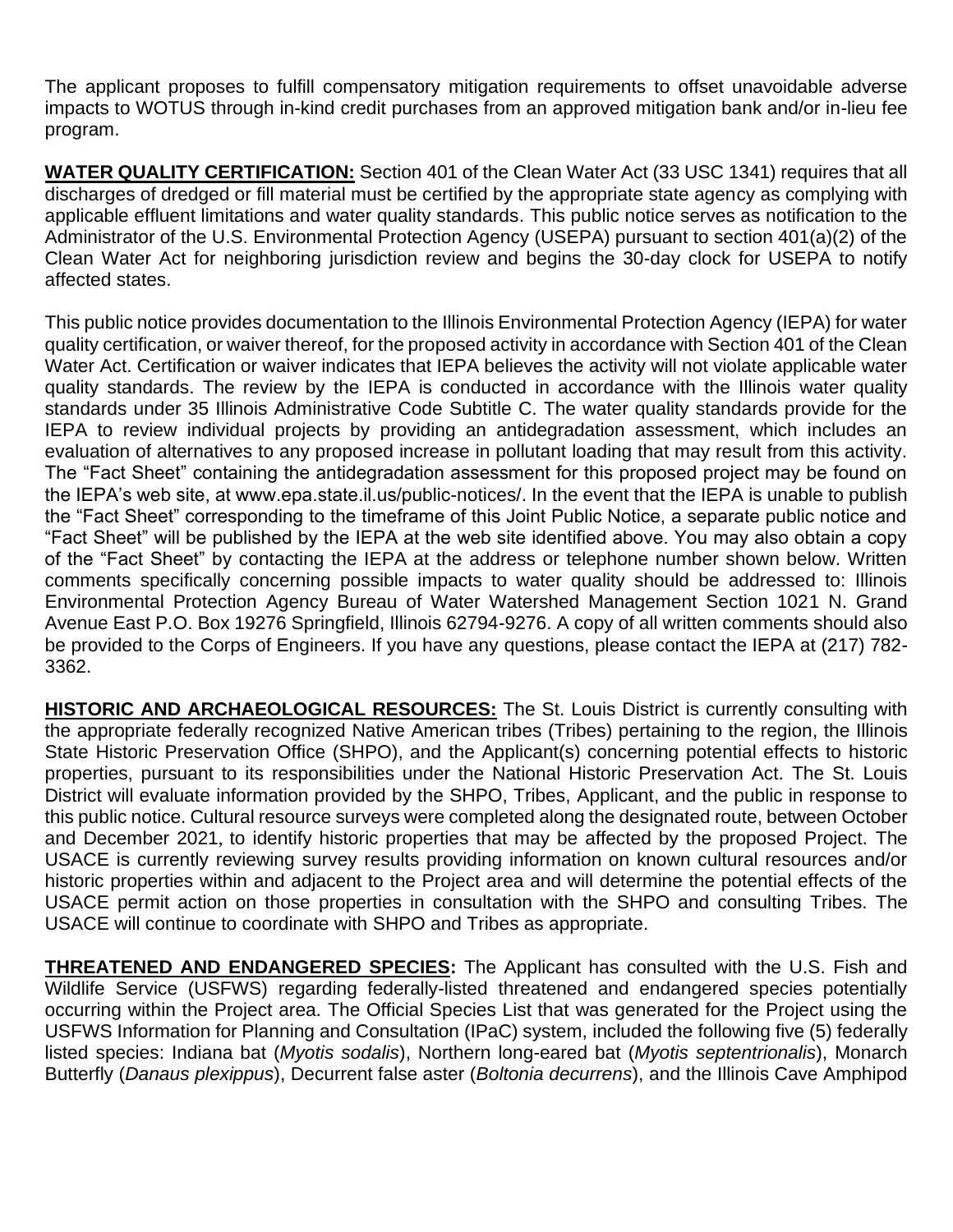(*Gammarus acherondytes*). The Corps is the lead Federal agency for Section 7 and is evaluating all information submitted by the applicant to inform our determination of effects to listed species. Habitat assessment reports, evaluations of listed species and anticipated impacts associated with the Project have been provided by the Applicant. The USACE is coordinating with the U.S. Fish and Wildlife Service, taking measures to minimize potential effects of project construction on the species. In order to further complete our evaluation, written comments are solicited by this public notice from the U.S. Fish and Wildlife Service, other interested agencies, and individuals.

**FLOODPLAIN:** This activity is being reviewed in accordance with Executive Order 11988, Floodplain Management, which discourages direct or indirect support of floodplain development whenever there is a practicable alternative. Additionally, the Illinois Department of Natural Resources, Office of Water Resources (IDNR/OWR) is a participant in the joint application process and requires that IDNR/OWR permits be obtained for construction within floodways; construction and other activities within public bodies of water; and construction, operation, and maintenance of dams pursuant to the State of Illinois Rivers, Lakes, and Streams Act (615 ILCS 5). Inquiries concerning IDNR/OWR jurisdiction and/or review of the activity should be directed to the OWR at dnr.dwrm@illinois.gov or 217/782-3863. Information on the IDNR/OWR Regulatory and other programs can be found at [http://dnr.state.il.us/owr.](http://dnr.state.il.us/owr)

**SECTION 404 (b)(1) EVALUATION:** The impact of the activity on the public interest will be evaluated in accordance with the Environmental Protection Agency guidelines pursuant to Section 404 (b)(1) of the Clean Water Act. The applicant submitted an alternatives analysis in conjunction with the permit application.

**PUBLIC INTEREST REVIEW:** The decision whether to issue a permit will be based on an evaluation of the probable impact including cumulative impacts of the described activity on the public interest. That decision will reflect the national concern for both protection and utilization of important resources. The benefit that may reasonably be expected to accrue from the described activity must be balanced against its reasonably foreseeable detriments. All factors, which may be relevant to the activity described, will be considered including the cumulative effects. Among factors considered are: conservation; economics; aesthetics; general environmental concerns; wetlands; historic properties; fish and wildlife values; flood hazards; flood plain values; land use; navigation; shoreline erosion and accretion; recreation; water supply and conservation; water quality; energy needs; safety; food and fiber production; mineral needs; consideration of property ownership; and in general the needs and welfare of the people.

**SOLICITATION OF COMMENTS:** The Corps is soliciting comments from the public; Federal, state, and local agencies and officials; Indian Tribes; and other interested parties in order to consider and evaluate the impacts of the proposed activity. Any comments received will be considered by the Corps to determine whether to issue, modify, condition or deny a permit for this proposal. To make this decision, comments are used to assess impacts on endangered species, historic properties, water quality, general environmental effects, and other public interest factors listed above. Comments are used in the preparation of an Environmental Assessment and/or an Environmental Impact Statement pursuant to the National Environmental Policy Act. Comments are also used to determine the need for a public hearing and to determine the overall public interest of the proposed activity.

**PUBLIC HEARING:** Any person may request, in writing, within the comment period specified in this notice, that a public hearing be held to consider this application. Requests for public hearings shall state, in detail, the reason for the hearing, and must be based on issues that would warrant additional public review. A request may be denied if substantive reasons for holding a hearing are not provided or if there is otherwise